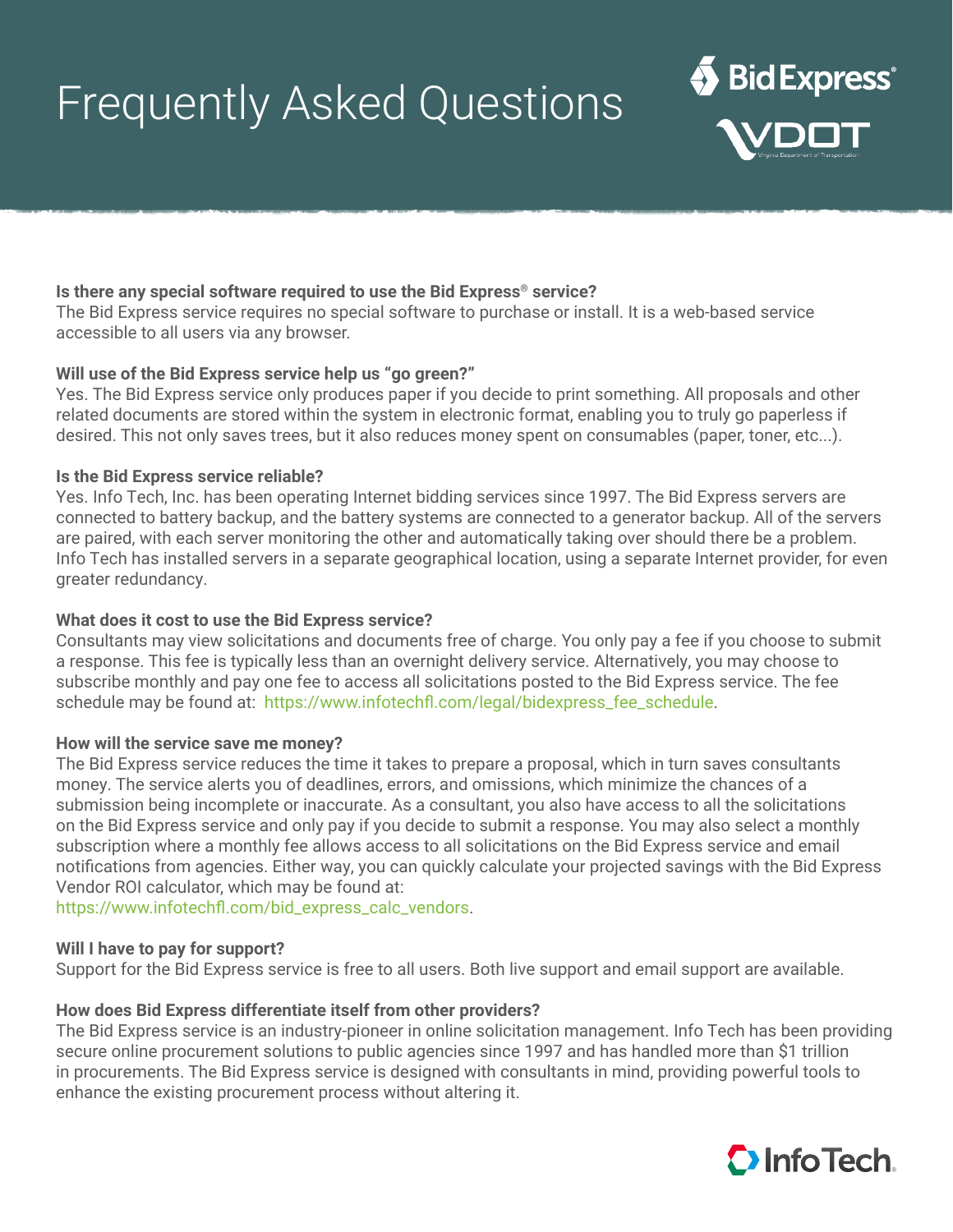# Frequently Asked Questions

# **What is an Info Tech Electronic Signature?**

VDOT will be utilizing Electronic Signatures for submission of Expressions of Interest (EOIs). A saved draft of the response is accessible by multiple members of the consultant's staff, at any computer, via the member's login to the Bid Express service. When submitting a response, the consultant's authorized individual types his/her name to electronically "sign" the submission. There is no application process, no operating system or browser requirements, and no certificate creation or installation required.

#### **How can I be sure that Internet proposal submission is secure?**

The Bid Express service incorporates high encryption to prevent outside parties from viewing proposal data. Prior to the due date and time, submitted proposals are held in a digital lockbox that is inaccessible by VDOT until after the due date and time. Consultants may only access their own proposals, and the Bid Express service never has access to any proposal at any time.

## **How will this affect the receipt of proposals?**

Once the proposal submission deadline has passed, the proposals securely held in the digital lockbox will be made available to VDOT for evaluation.

#### **How do I find VDOT professional services opportunities?**

Professional services opportunities will be posted on VDOT's current Request for Proposals website, through eVA, and by searching https://www.bidexpress.com/.

#### **What else does the Bid Express service give you access to?**

It's entirely free to register to set up electronic submissions and view solicitation forms and attachments on the Bid Express service. You can also navigate to and from an owner-agency home page at no charge.

The **Solicitations** tab enables you to see all public solicitations posted by any owner-agency on the service, opening the door for responding to other owner-agencies at your discretion. Depending on your payment approach, there are added notification options that enable individual users from your business to be more proactive in responding to agencies your business may be interested in.

#### **If I pay for a subscription, is that per person or per business?**

The subscription is per business. Employees do not have to pay a separate subscription fee.

#### **What agencies currently use the Bid Express service?**

As of June 2019, 157 owner-agencies are part of the Bid Express service, and that number is growing. A list of all agencies may be viewed from the Bid Express Home tab after logging in.



Bid Express®